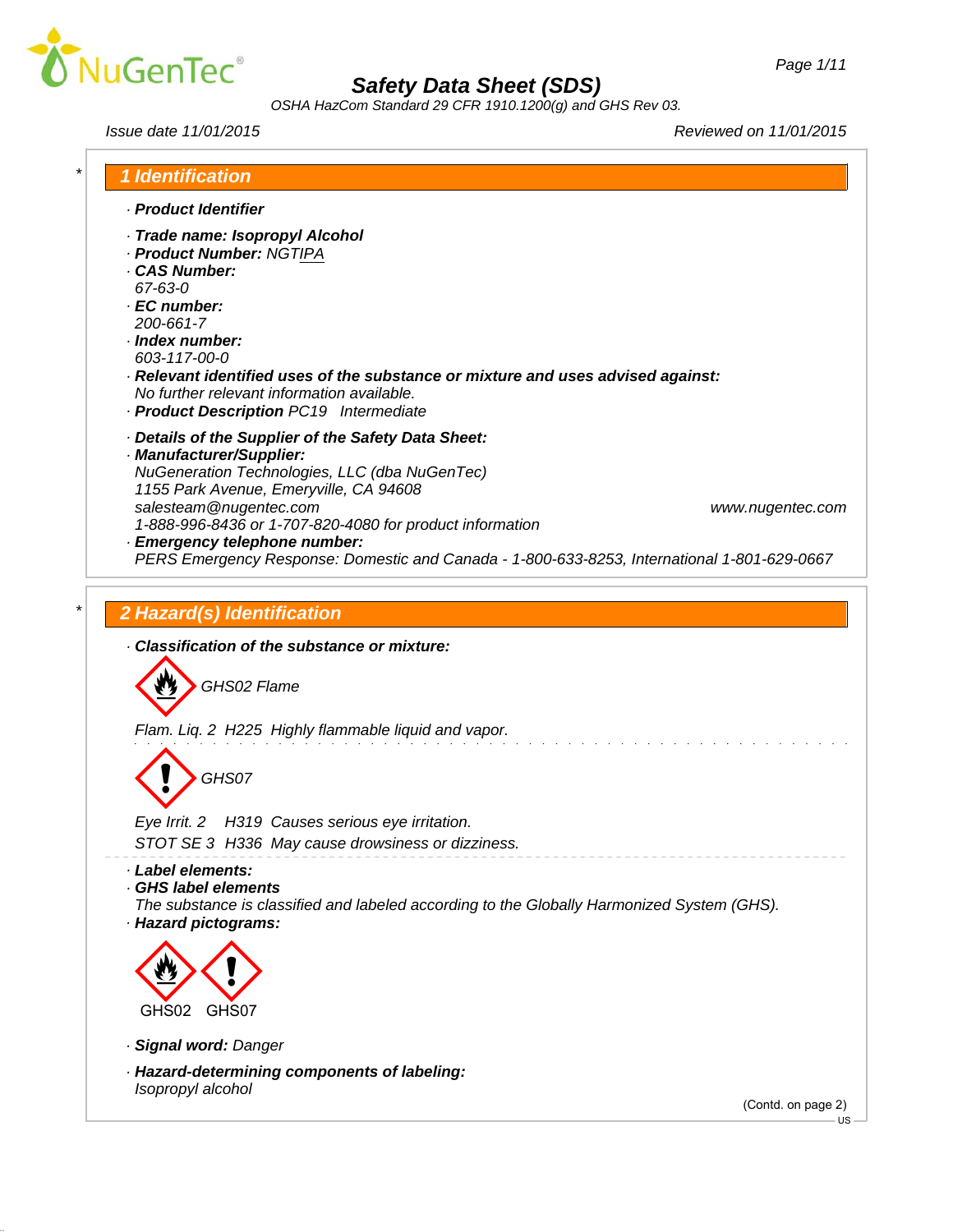

*OSHA HazCom Standard 29 CFR 1910.1200(g) and GHS Rev 03.*

*Trade name: Isopropyl Alcohol*

*Issue date 11/01/2015 Reviewed on 11/01/2015*

*· Hazard statements: Highly flammable liquid and vapor. Causes serious eye irritation. May cause drowsiness or dizziness. · Precautionary statements: Keep away from heat/sparks/open flames/hot surfaces. No smoking. Use explosion-proof electrical/ventilating/lighting/equipment. Avoid breathing dust/fume/gas/mist/vapors/spray. Use only outdoors or in a well-ventilated area. Wear protective gloves / eye protection / face protection. Wear eye protection / face protection. Ground/bond container and receiving equipment. Use only non-sparking tools. Take precautionary measures against static discharge. Wash thoroughly after handling. If on skin (or hair): Take off immediately all contaminated clothing. Rinse skin with water/shower. If in eyes: Rinse cautiously with water for several minutes. Remove contact lenses, if present and easy to do. Continue rinsing. IF INHALED: Remove person to fresh air and keep comfortable for breathing. Call a POISON CENTER/doctor if you feel unwell. If eye irritation persists: Get medical advice/attention. In case of fire: Use for extinction: CO2, powder or water spray. Store locked up. Store in a well-ventilated place. Keep container tightly closed. Store in a well-ventilated place. Keep cool. Dispose of contents/container in accordance with local/regional/national/international regulations. · Unknown acute toxicity: 0 % of the mixture consists of component(s) of unknown toxicity. · Classification system: · NFPA ratings (scale 0 - 4)* 1 3  $\overline{\mathbf{0}}$ *Health = 1 Fire = 3 Reactivity = 0 · HMIS-ratings (scale 0 - 4)* **HEALTH**  FIRE **REACTIVITY** 0  $\blacksquare$  $\boxed{3}$ *Health = 1 Fire = 3 Reactivity = 0 · Hazard(s) not otherwise classified (HNOC): None known*

### *3 Composition/Information on Ingredients*

- *· Chemical characterization: Substance*
- *· CAS No. Description*
- *67-63-0 Isopropyl alcohol*
- *· Identification number(s)*
- *· EC number: 200-661-7*

(Contd. on page 3)

US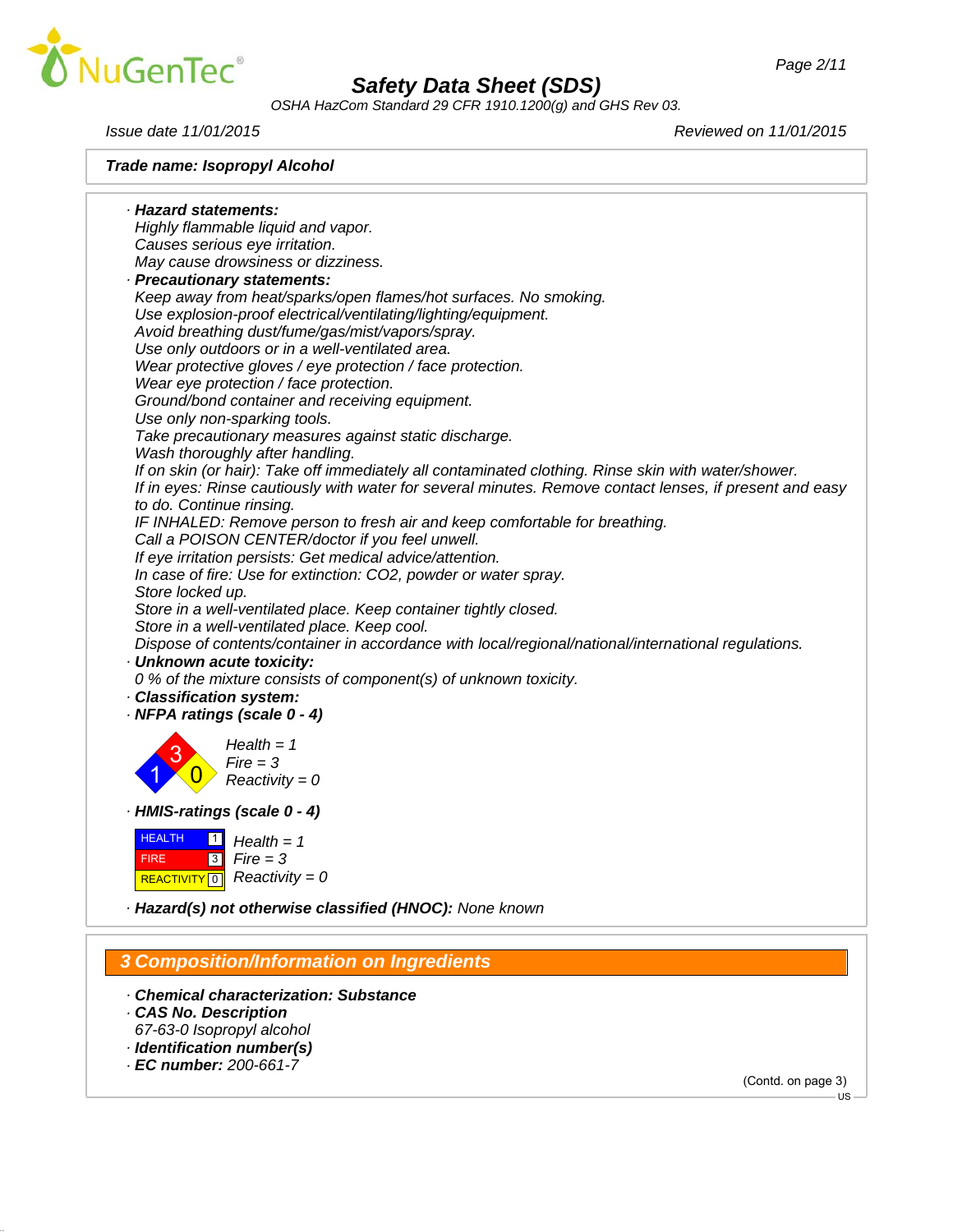

*OSHA HazCom Standard 29 CFR 1910.1200(g) and GHS Rev 03.*

*Issue date 11/01/2015 Reviewed on 11/01/2015*

*Trade name: Isopropyl Alcohol*

*· Index number: 603-117-00-0*

#### *\* 4 First-Aid Measures*

- *· Description of first aid measures:*
- *· After inhalation: Supply fresh air; consult doctor in case of complaints.*
- *· After skin contact: Generally the product does not irritate the skin.*
- *· After eye contact:*

*Rinse opened eye for several minutes under running water. If symptoms persist, consult a doctor. Rinse opened eye for at least 15 minutes under running water. If symptoms persist, consult a doctor.*

- *· After swallowing: If swallowed and symptoms occur, consult a doctor.*
- *· Information for doctor:*
- *· Most important symptoms and effects, both acute and delayed: No further relevant information available.*
- *· Indication of any immediate medical attention and special treatment needed: No further relevant information available.*

#### *\* 5 Fire-Fighting Measures*

- *· Extinguishing media:*
- *· Suitable extinguishing agents: CO*₂*, extinguishing powder or water spray. Fight larger fires with water spray or alcohol resistant foam.*
- *· Special hazards arising from the substance or mixture: No further relevant information available.*
- *· Advice for firefighters:*
- *· Protective equipment:*

*As in any fire, wear self-contained breathing apparatus pressure-demand (NIOSH approved or equivalent) and full protective gear to prevent contact with skin and eyes.*

### *\* 6 Accidental Release Measures*

*· Personal precautions, protective equipment and emergency procedures: Wear protective equipment. Keep unprotected persons away. · Environmental precautions: Dilute with plenty of water. Do not allow to enter sewers/ surface or ground water. · Methods and material for containment and cleaning up: Absorb with liquid-binding material (i.e. sand, diatomite, acid binders, universal binders, sawdust). Ensure adequate ventilation. Dispose of the collected material according to regulations. · Reference to other sections: See Section 7 for information on safe handling. See Section 8 for information on personal protection equipment. See Section 13 for disposal information.*US

(Contd. on page 4)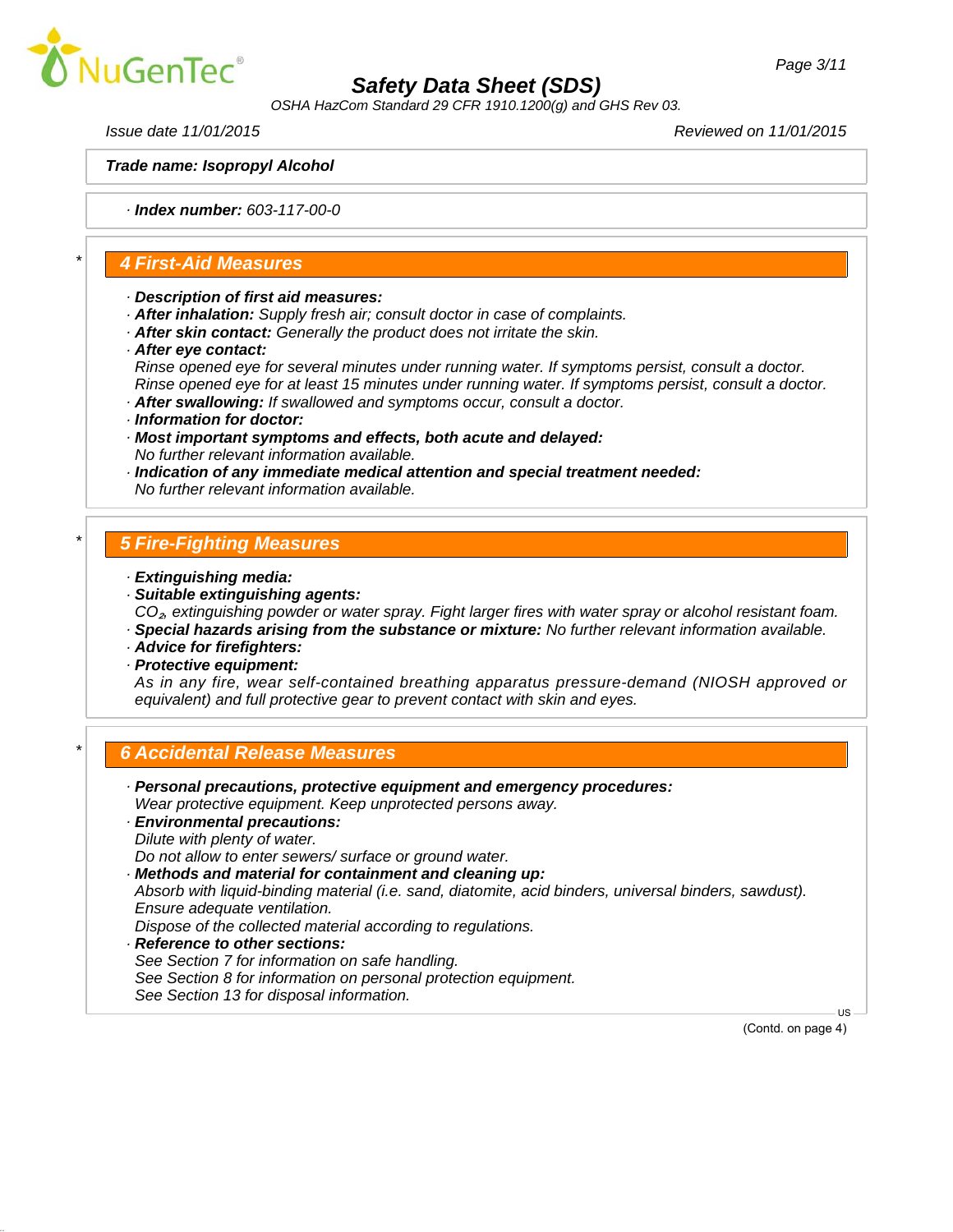

*OSHA HazCom Standard 29 CFR 1910.1200(g) and GHS Rev 03.*

*Issue date 11/01/2015 Reviewed on 11/01/2015*

*Page 4/11*

*Trade name: Isopropyl Alcohol*

## *7 Handling and Storage*

*· Handling*

- *· Precautions for safe handling: Ensure good ventilation/exhaustion at the workplace. Prevent formation of aerosols.*
- *· Information about protection against explosions and fires: Keep ignition sources away - Do not smoke. Protect from heat. Protect against electrostatic charges.*
- *· Conditions for safe storage, including any incompatibilities:*
- *· Storage*
- *· Requirements to be met by storerooms and receptacles: Store in a cool location.*
- *· Information about storage in one common storage facility: Not required.*
- *· Further information about storage conditions: No further relevant information available.. Store in cool, dry conditions in well sealed receptacles.*
- *Protect from heat and direct sunlight.*
- *· Specific end use(s): No further relevant information available.*

#### *\* 8 Exposure Controls/Personal Protection*

*· Additional information about design of technical systems: No further data; see section 7.*

*· Control parameters:*

*· Components with occupational exposure limits: 67-63-0 Isopropyl alcohol PEL Long-term value: 980 mg/m³, 400 ppm REL Short-term value: 1225 mg/m³, 500 ppm Long-term value: 980 mg/m³, 400 ppm TLV Short-term value: 984 mg/m³, 400 ppm Long-term value: 492 mg/m³, 200 ppm BEI · Ingredients with biological limit values: 67-63-0 Isopropyl alcohol BEI 40 mg/L urine end of shift at end of workweek Acetone (background, nonspecific) · Additional information: The lists that were valid during the creation of this SDS were used as basis. · Exposure controls: · Personal protective equipment: · General protective and hygienic measures: The usual precautionary measures for handling chemicals should be followed. Keep away from foodstuffs, beverages and feed.* (Contd. on page 5)

US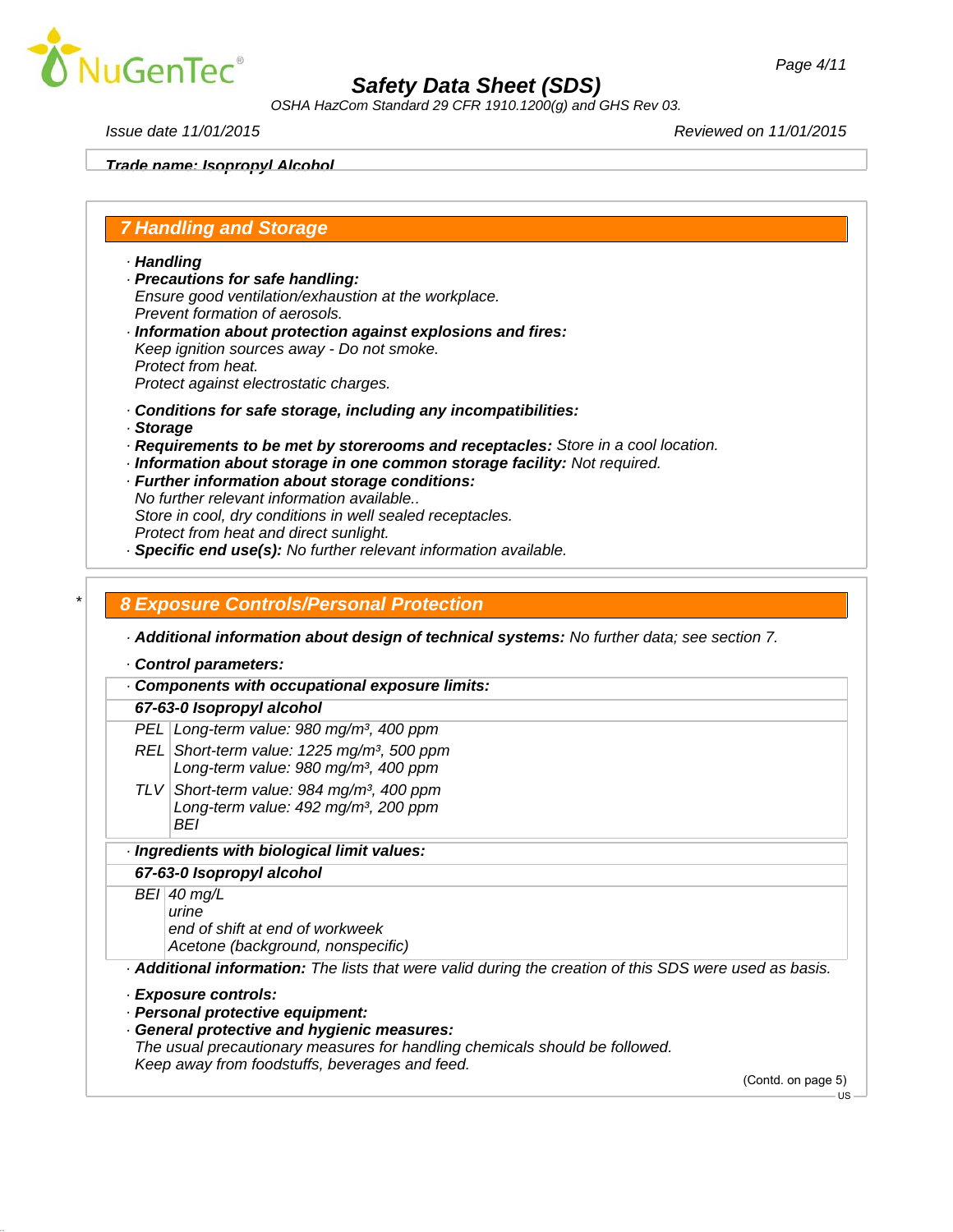

*OSHA HazCom Standard 29 CFR 1910.1200(g) and GHS Rev 03.*

*Trade name: Isopropyl Alcohol*

*Issue date 11/01/2015 Reviewed on 11/01/2015*

*Immediately remove all soiled and contaminated clothing and wash before reuse. Wash hands before breaks and at the end of work. Avoid contact with the eyes.*

*Avoid contact with the eyes and skin.*

- *· Breathing equipment: Not required.*
- *· Protection of hands: Not required.*
- *· Material of gloves:*

*The selection of the suitable gloves does not only depend on the material, but also on further marks of quality and varies from manufacturer to manufacturer.*

- *· Penetration time of glove material: Not applicable.*
- *· Eye protection:*



\_R*Tightly sealed goggles*

## *\* 9 Physical and Chemical Properties*

| · Information on basic physical and chemical properties |  |  |  |
|---------------------------------------------------------|--|--|--|
|                                                         |  |  |  |

*· General Information*

| · Appearance:<br>Form:<br>Color:<br>· Odor:<br>· Odor threshold:                                  | Liquid<br>Colorless<br>Alcohol-like<br>Not determined.                                         |
|---------------------------------------------------------------------------------------------------|------------------------------------------------------------------------------------------------|
| · pH-value:                                                                                       | neutral                                                                                        |
| Change in condition<br><b>Melting point/Melting range:</b><br><b>Boiling point/Boiling range:</b> | $-89.5$ °C (-129 °F)<br>83 °C (181 °F)                                                         |
| · Flash point:                                                                                    | 12 °C (54 °F)                                                                                  |
| · Flammability (solid, gaseous):                                                                  | Not applicable.                                                                                |
| · Ignition temperature:                                                                           | 456 °C (853 °F)                                                                                |
| Decomposition temperature:                                                                        | Not determined.                                                                                |
| · Auto igniting:                                                                                  | Not determined.                                                                                |
| · Danger of explosion:                                                                            | Product is not explosive. However, formation of explosive air/<br>vapor mixtures are possible. |
| · Explosion limits:<br>Lower:<br><b>Upper:</b>                                                    | $2$ Vol $%$<br>12 Vol %                                                                        |
| $\cdot$ Vapor pressure @ 38 °C (100 °F):                                                          | 42 hPa (32 mm Hg)                                                                              |
| $\cdot$ Density @ 20 °C (68 °F):                                                                  | 0.785 g/cm <sup>3</sup> (6.551 lbs/gal)<br>Not determined.                                     |
| · Relative density:                                                                               | (Contd. on page 6)                                                                             |
|                                                                                                   | $\sim$ 118                                                                                     |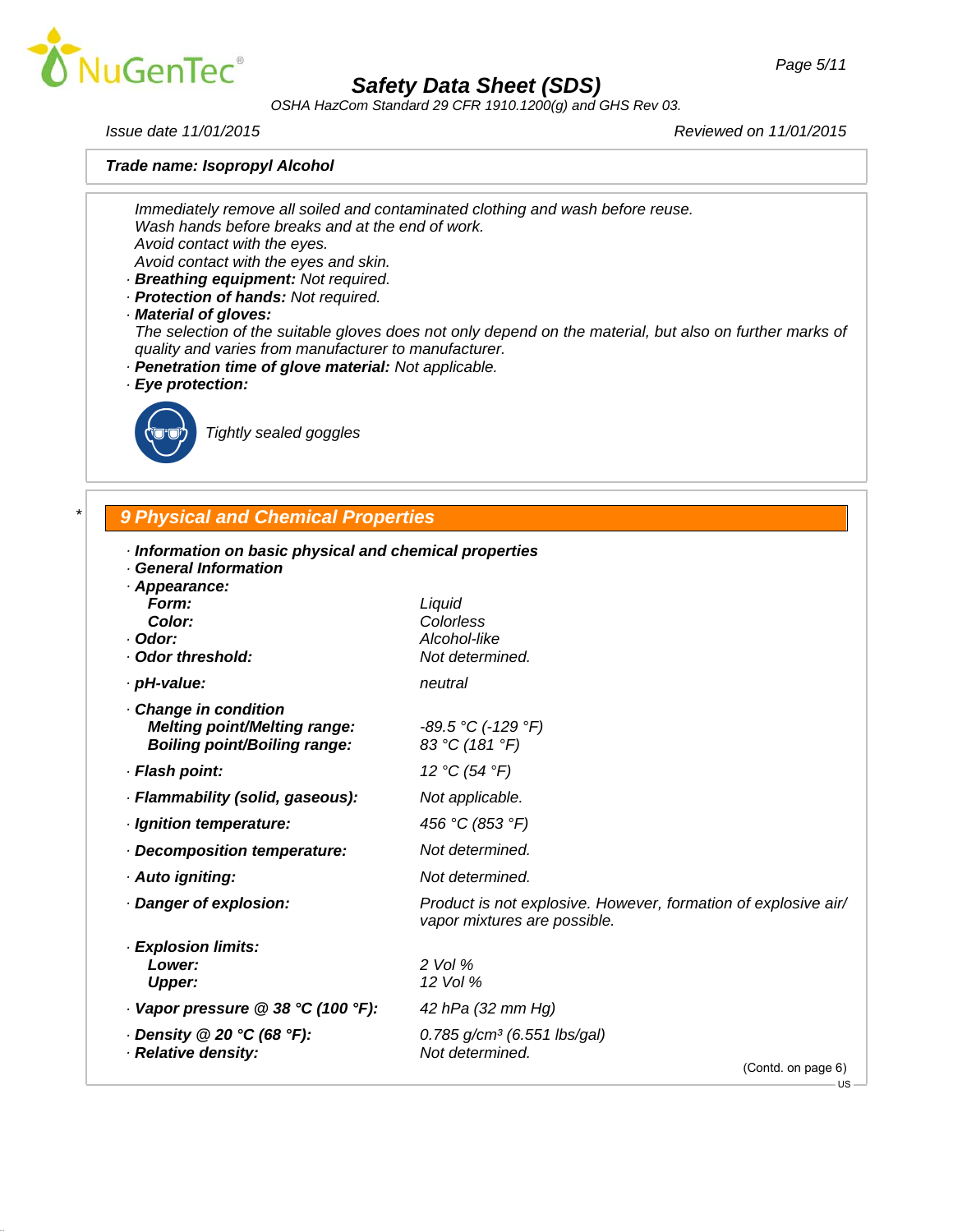

*OSHA HazCom Standard 29 CFR 1910.1200(g) and GHS Rev 03.*

*Issue date 11/01/2015 Reviewed on 11/01/2015*

| Trade name: Isopropyl Alcohol                              |                                            |  |
|------------------------------------------------------------|--------------------------------------------|--|
|                                                            |                                            |  |
| · Vapor density:                                           | Not determined.                            |  |
| · Evaporation rate:                                        | Not determined.                            |  |
| · Solubility in / Miscibility with:                        |                                            |  |
| Water @ 20 °C (68 °F):                                     | 1 g/l                                      |  |
| · Partition coefficient (n-octanol/water): Not determined. |                                            |  |
| · Viscosity:                                               |                                            |  |
| Dynamic $@20 °C (68 °F)$ :                                 | $2.43$ mPas                                |  |
| Kinematic:                                                 | Not determined.                            |  |
| <b>Organic solvents:</b>                                   | 100.0 $\%$                                 |  |
| <b>VOC content:</b>                                        | 100.0 $\%$                                 |  |
| Other information:                                         | No further relevant information available. |  |
|                                                            |                                            |  |

## *\* 10 Stability and Reactivity*

*· Reactivity: No further relevant information available.*

- *· Chemical stability: Stable under normal conditions.*
- *· Thermal decomposition / conditions to be avoided:*
- *No decomposition if used according to specifications.*
- *· Possibility of hazardous reactions: No dangerous reactions known.*
- *· Conditions to avoid: Heat, flame and ignition sources.*
- *· Incompatible materials: No further relevant information available.*
- *· Hazardous decomposition products: No dangerous decomposition products known.*

### *\* 11 Toxicological Information*

*· Information on toxicological effects:*

*· Acute toxicity:*

| LD/LC50 values that are relevant for classification: |  |  |
|------------------------------------------------------|--|--|
|------------------------------------------------------|--|--|

#### *67-63-0 Isopropyl alcohol*

| Oral                  | LD50  | 5045 mg/kg (rat)                     |
|-----------------------|-------|--------------------------------------|
| Dermal                | LD50. | 12800 mg/kg (rabbit)                 |
| Inhalative $LC50/4 h$ |       | $30 \text{ mg/l}$ (rat)              |
|                       |       | LC50/96 hours 9640 mg/l (Pimephales) |

*· Primary irritant effect:*

*· On the skin: No irritating effect.*

*· On the eye: Irritating effect.*

*· Additional toxicological information:*

*· Carcinogenic categories:*

*· IARC (International Agency for Research on Cancer):*

*67-63-0 Isopropyl alcohol 3* 

*· NTP (National Toxicology Program):*

*Substance is not listed.*

(Contd. on page 7)

 $-11S$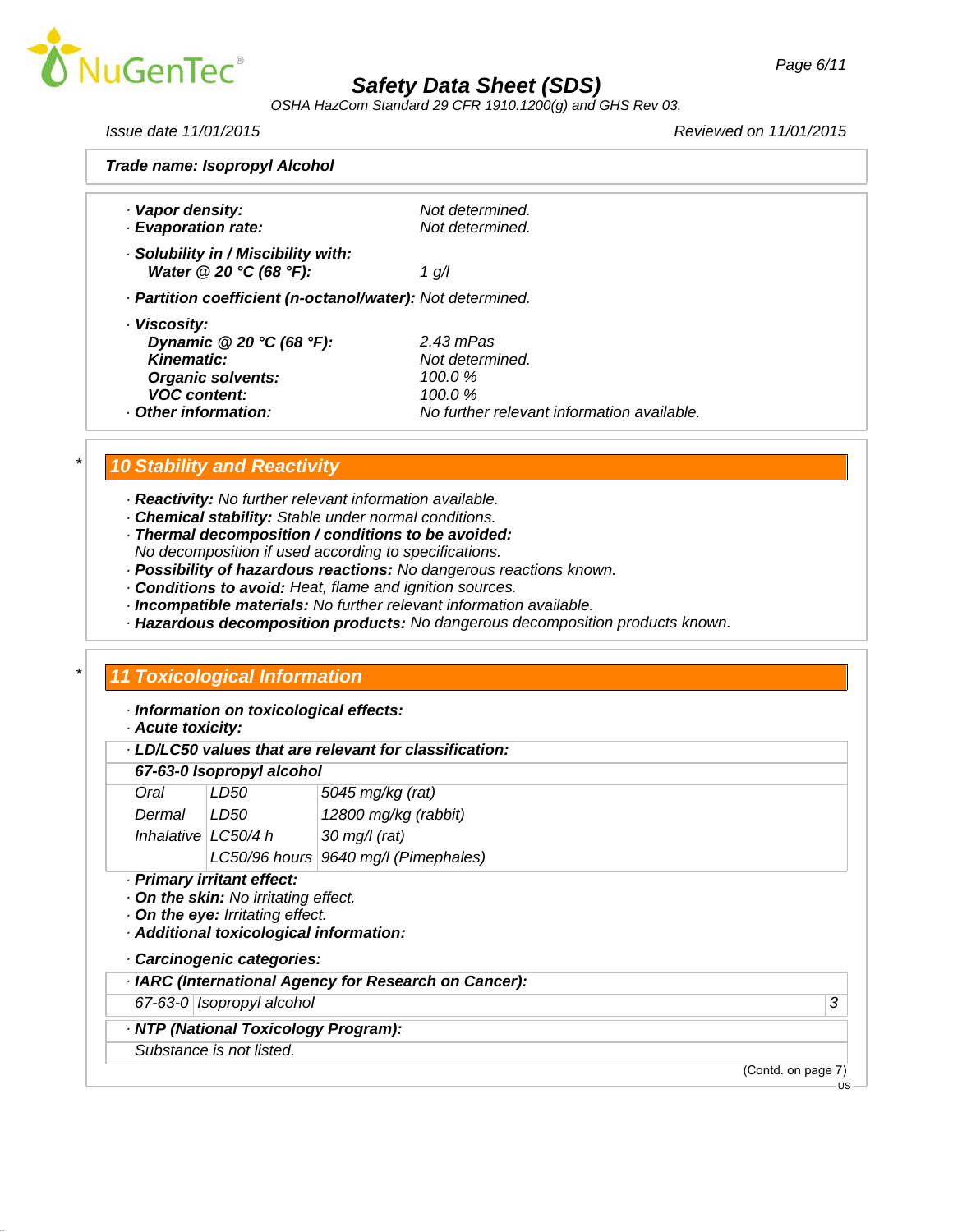

*OSHA HazCom Standard 29 CFR 1910.1200(g) and GHS Rev 03.*

*Issue date 11/01/2015 Reviewed on 11/01/2015*

*Trade name: Isopropyl Alcohol*

*· OSHA-Ca (Occupational Safety & Health Administration):*

*Substance is not listed.*

## *\* 12 Ecological Information*

- *· Toxicity:*
- *· Aquatic toxicity:*
- *67-63-0 Isopropyl alcohol*
- *EC50 6851 mg/l (Green algae)*
	- *5102 mg/l (Water flea)*
- *· Persistence and degradability: No further relevant information available.*
- *· Behavior in environmental systems:*
- *· Bioaccumulative potential: No further relevant information available.*
- *· Mobility in soil: No further relevant information available.*
- *· Additional ecological information:*
- *· General notes:*

*Do not allow undiluted product or product that has not been neutralized to reach ground water, water course or sewage system.*

- *· Results of PBT and vPvB assessment:*
- *· PBT: Not applicable.*
- *· vPvB: Not applicable.*
- *· Other adverse effects: No further relevant information available.*

## *\* 13 Disposal Considerations*

- *· Waste treatment methods:*
- *· Recommendation:*

*Observe all federal, state and local environmental regulations when disposing of this material.*

- *· Uncleaned packagings:*
- *· Recommendation: Disposal must be made according to official regulations.*
- *· Recommended cleansing agent: Water, if necessary with cleansing agents.*

### *\* 14 Transport Information*

- *· UN-Number:*
- *· DOT, ADR, IMDG, IATA UN1219*
- *· UN proper shipping name:*
- 
- 
- 

*· DOT Isopropanol · ADR UN1219 Isopropanol · IMDG, IATA ISOPROPANOL (ISOPROPYL ALCOHOL)*

(Contd. on page 8) US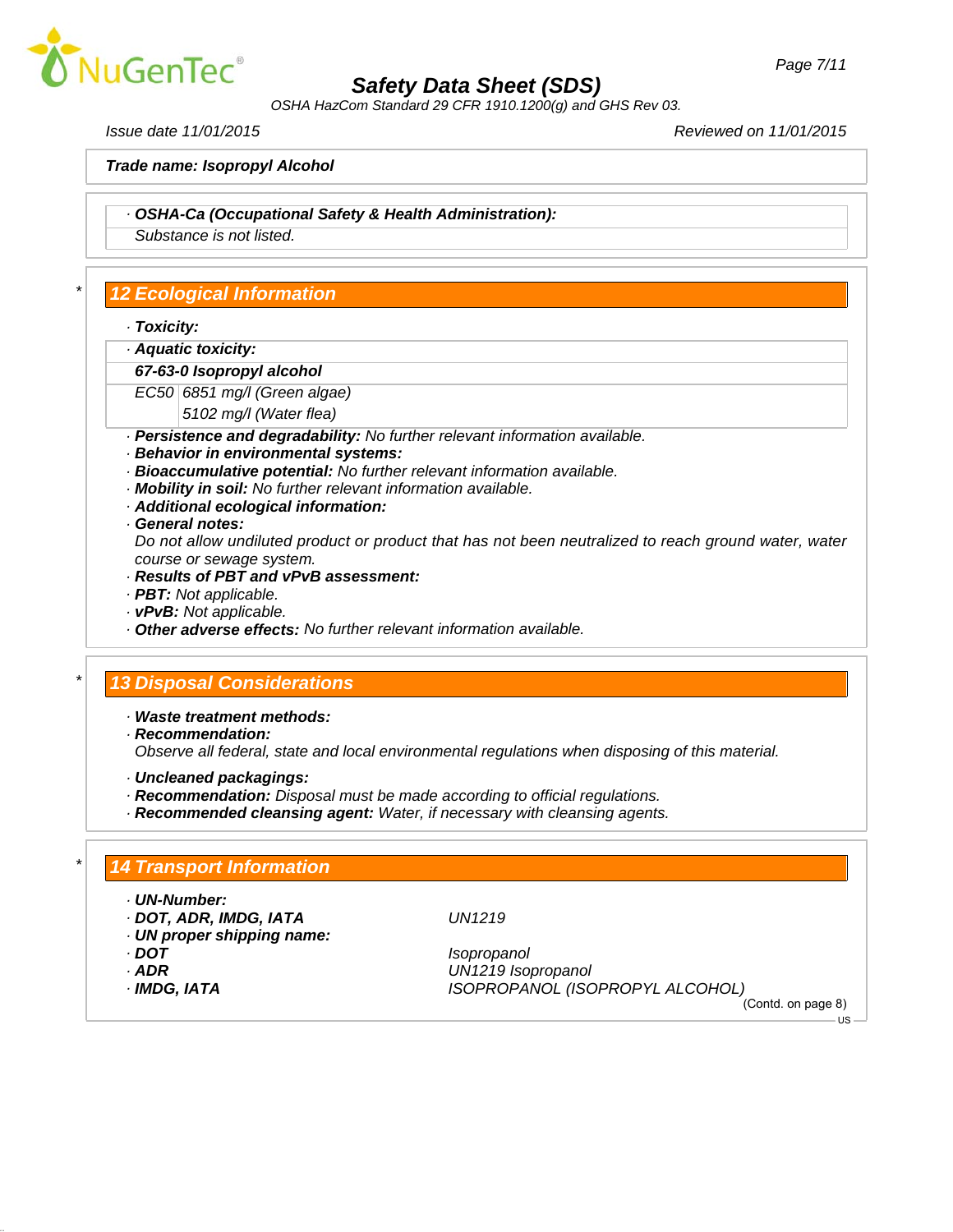

*OSHA HazCom Standard 29 CFR 1910.1200(g) and GHS Rev 03.*

*Issue date 11/01/2015 Reviewed on 11/01/2015*

| Trade name: Isopropyl Alcohol                                                        |                                                             |
|--------------------------------------------------------------------------------------|-------------------------------------------------------------|
| · Transport hazard class(es):                                                        |                                                             |
| $.$ DOT                                                                              |                                                             |
|                                                                                      |                                                             |
|                                                                                      |                                                             |
|                                                                                      |                                                             |
|                                                                                      |                                                             |
| · Class:<br>· Label:                                                                 | 3 Flammable liquids<br>3                                    |
|                                                                                      |                                                             |
| $·$ ADR                                                                              |                                                             |
|                                                                                      |                                                             |
|                                                                                      |                                                             |
|                                                                                      |                                                             |
| · Class:                                                                             | 3 (F1) Flammable liquids                                    |
| · Label:                                                                             | 3                                                           |
| · IMDG, IATA                                                                         |                                                             |
|                                                                                      |                                                             |
|                                                                                      |                                                             |
|                                                                                      |                                                             |
|                                                                                      |                                                             |
| · Class:                                                                             | 3 Flammable liquids                                         |
| · Label:                                                                             | 3                                                           |
| · Packing group:<br>· DOT, ADR, IMDG, IATA                                           | $^{\prime\prime}$                                           |
| · Environmental hazards:                                                             | Not applicable.                                             |
| · Special precautions for user:                                                      | Warning: Flammable liquids                                  |
| · Danger code (Kemler):                                                              | 33                                                          |
| · EMS Number:                                                                        | $F-E$ , $S-D$                                               |
| · Transport in bulk according to Annex II of<br><b>MARPOL73/78 and the IBC Code:</b> | Not applicable.                                             |
|                                                                                      |                                                             |
| · Transport/Additional information:                                                  |                                                             |
| · DOT                                                                                |                                                             |
| · Quantity limitations:                                                              | On passenger aircraft/rail: 5 L                             |
|                                                                                      | On cargo aircraft only: 60 L                                |
| $·$ ADR                                                                              |                                                             |
| · Excepted quantities (EQ):                                                          | Code: E2<br>Maximum net quantity per inner packaging: 30 ml |
|                                                                                      | Maximum net quantity per outer packaging: 500 ml            |
| · IMDG                                                                               |                                                             |
| · Limited quantities (LQ):                                                           | 1L                                                          |
| · Excepted quantities (EQ):                                                          | Code: E2                                                    |
|                                                                                      | Maximum net quantity per inner packaging: 30 ml             |
|                                                                                      | Maximum net quantity per outer packaging: 500 ml            |
|                                                                                      | (Contd. on page 9)<br><b>US</b>                             |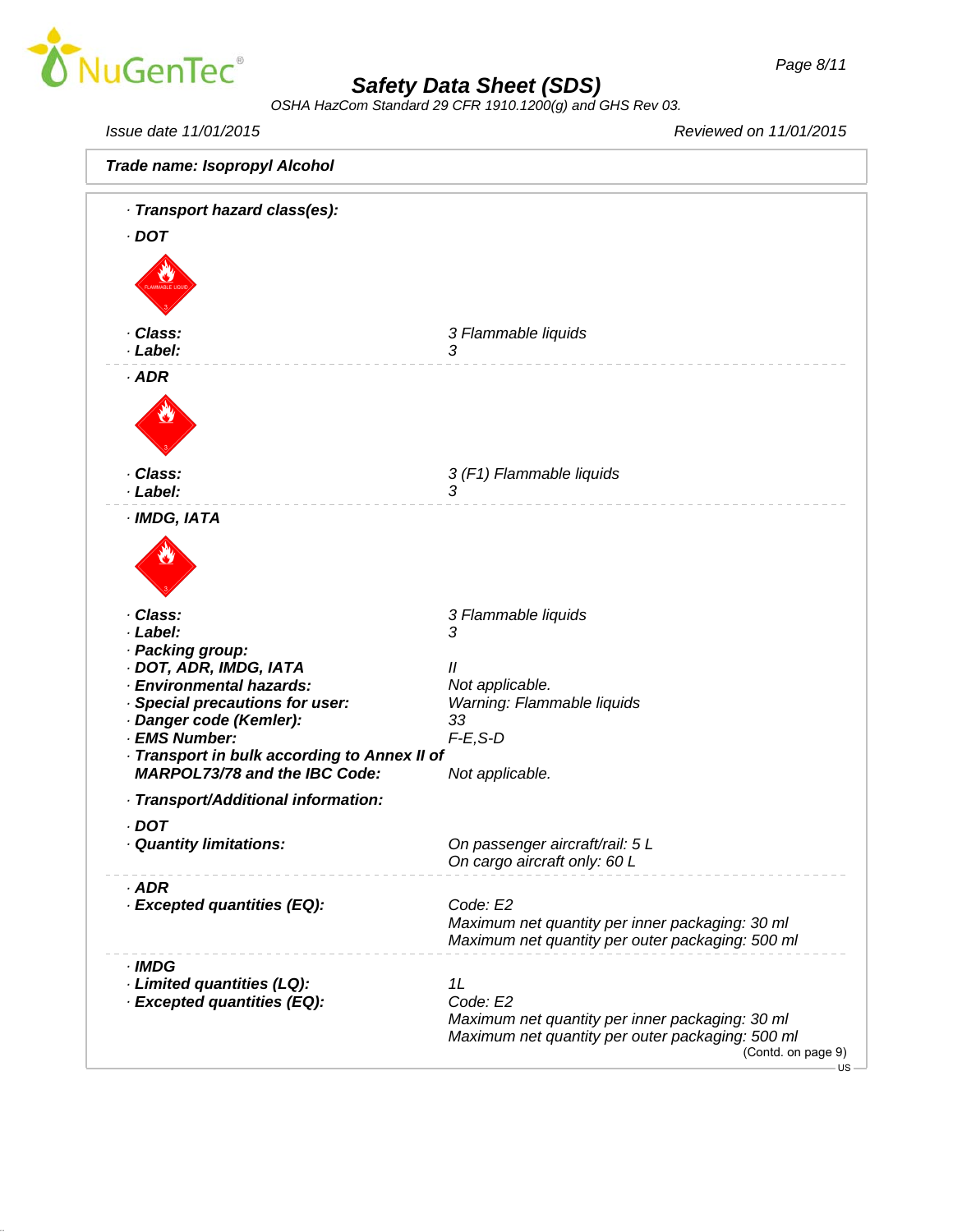

*OSHA HazCom Standard 29 CFR 1910.1200(g) and GHS Rev 03.*

*Issue date 11/01/2015 Reviewed on 11/01/2015*

*Trade name: Isopropyl Alcohol*

*· UN "Model Regulation": UN 1219 ISOPROPANOL, 3, II*

### *\* 15 Regulatory Information*

- *· Safety, health and environmental regulations/legislation specific for the substance or mixture: · SARA (Superfund Amendments and Reauthorization):*
- *· Section 355 (extremely hazardous substances):*
- *Substance is not listed.*
- *· Section 313 (Specific toxic chemical listings):*
- *Substance is listed.*
- *· TSCA (Toxic Substances Control Act):*
- *Substance is listed.*
- *· California Proposition 65:*
- *· Chemicals known to cause cancer:*
- *Substance is not listed.*
- *· Chemicals known to cause reproductive toxicity for females:*
- *Substance is not listed.*
- *· Chemicals known to cause reproductive toxicity for males:*
- *Substance is not listed.*
- *· Chemicals known to cause developmental toxicity:*
- *Substance is not listed.*
- *· Carcinogenic categories:*
- *· EPA (Environmental Protection Agency):*
- *Substance is not listed.*
- *· TLV (Threshold Limit Value established by ACGIH):*
- *67-63-0 Isopropyl alcohol A4*
- *· NIOSH-Ca (National Institute for Occupational Safety and Health):*
- *Substance is not listed.*
- *· GHS label elements*
- *The substance is classified and labeled according to the Globally Harmonized System (GHS). · Hazard pictograms:*



- *· Signal word: Danger*
- *· Hazard-determining components of labeling: Isopropyl alcohol*
- *· Hazard statements: Highly flammable liquid and vapor.*

(Contd. on page 10)

US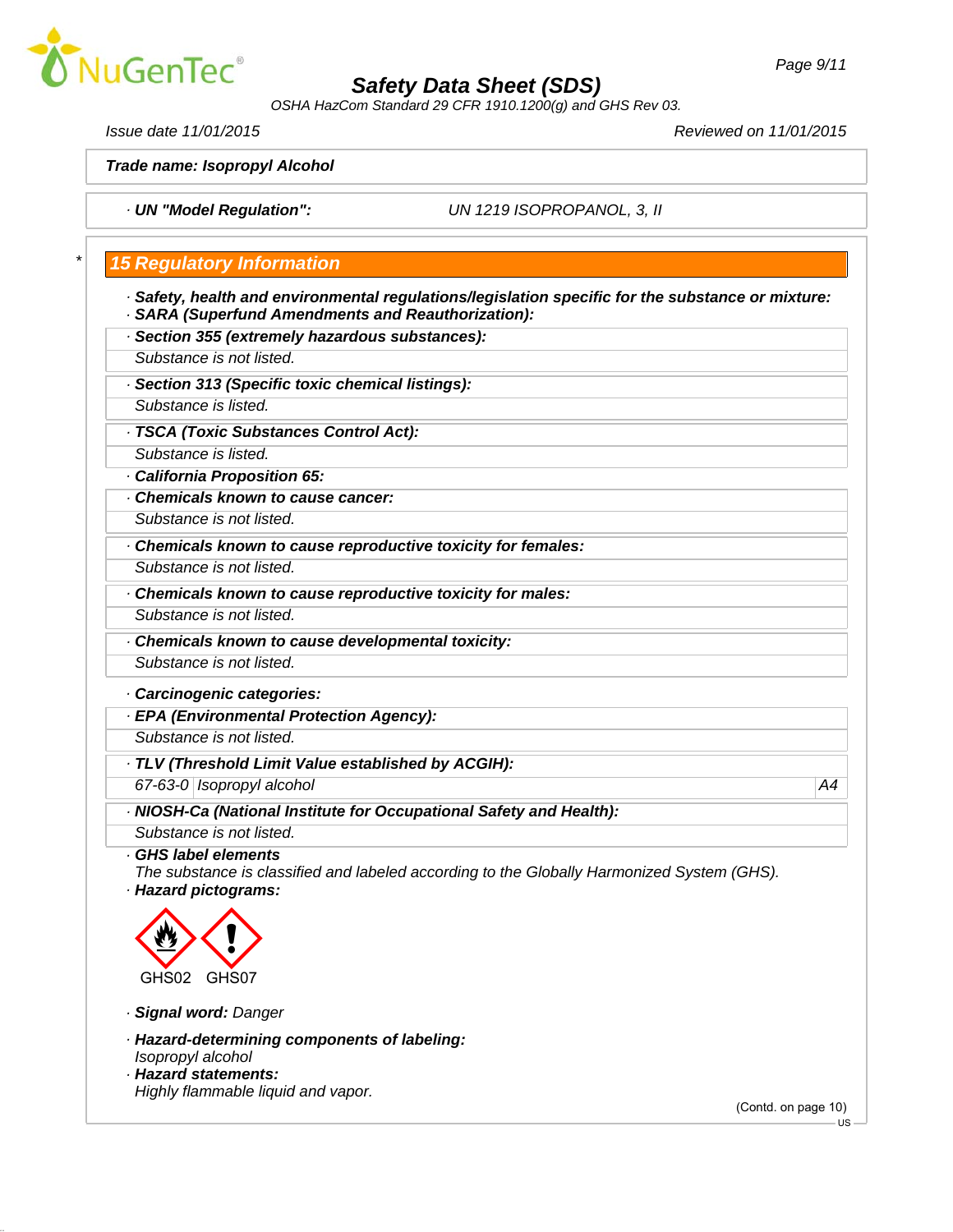

*OSHA HazCom Standard 29 CFR 1910.1200(g) and GHS Rev 03.*

*Issue date 11/01/2015 Reviewed on 11/01/2015*

*Trade name: Isopropyl Alcohol*

*Causes serious eye irritation. May cause drowsiness or dizziness. · Precautionary statements: Keep away from heat/sparks/open flames/hot surfaces. No smoking. Use explosion-proof electrical/ventilating/lighting/equipment. Avoid breathing dust/fume/gas/mist/vapors/spray. Use only outdoors or in a well-ventilated area. Wear protective gloves / eye protection / face protection. Wear eye protection / face protection. Ground/bond container and receiving equipment. Use only non-sparking tools. Take precautionary measures against static discharge. Wash thoroughly after handling. If on skin (or hair): Take off immediately all contaminated clothing. Rinse skin with water/shower. If in eyes: Rinse cautiously with water for several minutes. Remove contact lenses, if present and easy to do. Continue rinsing. IF INHALED: Remove person to fresh air and keep comfortable for breathing. Call a POISON CENTER/doctor if you feel unwell. If eye irritation persists: Get medical advice/attention. In case of fire: Use for extinction: CO2, powder or water spray. Store locked up. Store in a well-ventilated place. Keep container tightly closed. Store in a well-ventilated place. Keep cool. Dispose of contents/container in accordance with local/regional/national/international regulations. · National regulations: Non-Regulated Material · State Right to Know: None of the ingredients are listed · Chemical safety assessment: A Chemical Safety Assessment has not been carried out.*

### *\* 16 Other Information*

*The information and recommendations in this safety data sheet are, to the best of our knowledge, accurate as of the date of issue. Nothing herein shall be deemed to create warranty, expressed or implied, and shall not establish a legally valid contractual relationship. It is the responsibility of the user to determine applicability of this information and the suitability of the material or product for any particular purpose.*

- *· Date of preparation / last revision: 11/01/2015 / 1*
- *· Abbreviations and acronyms:*

*ADR: The European Agreement concerning the International Carriage of Dangerous Goods by Road ADN: The European Agreement concerning the International Carriage of Dangerous Goods by Inland Waterways IMDG: International Maritime Code for Dangerous Goods DOT: US Department of Transportation IATA: International Air Transport Association ACGIH: American Conference of Governmental Industrial Hygienists EINECS: European Inventory of Existing Commercial Chemical Substances CAS: Chemical Abstracts Service (division of the American Chemical Society) NFPA: National Fire Protection Association (USA) HMIS: Hazardous Materials Identification System (USA) VOC: Volatile Organic Compounds (USA, EU)*

(Contd. on page 11)

US